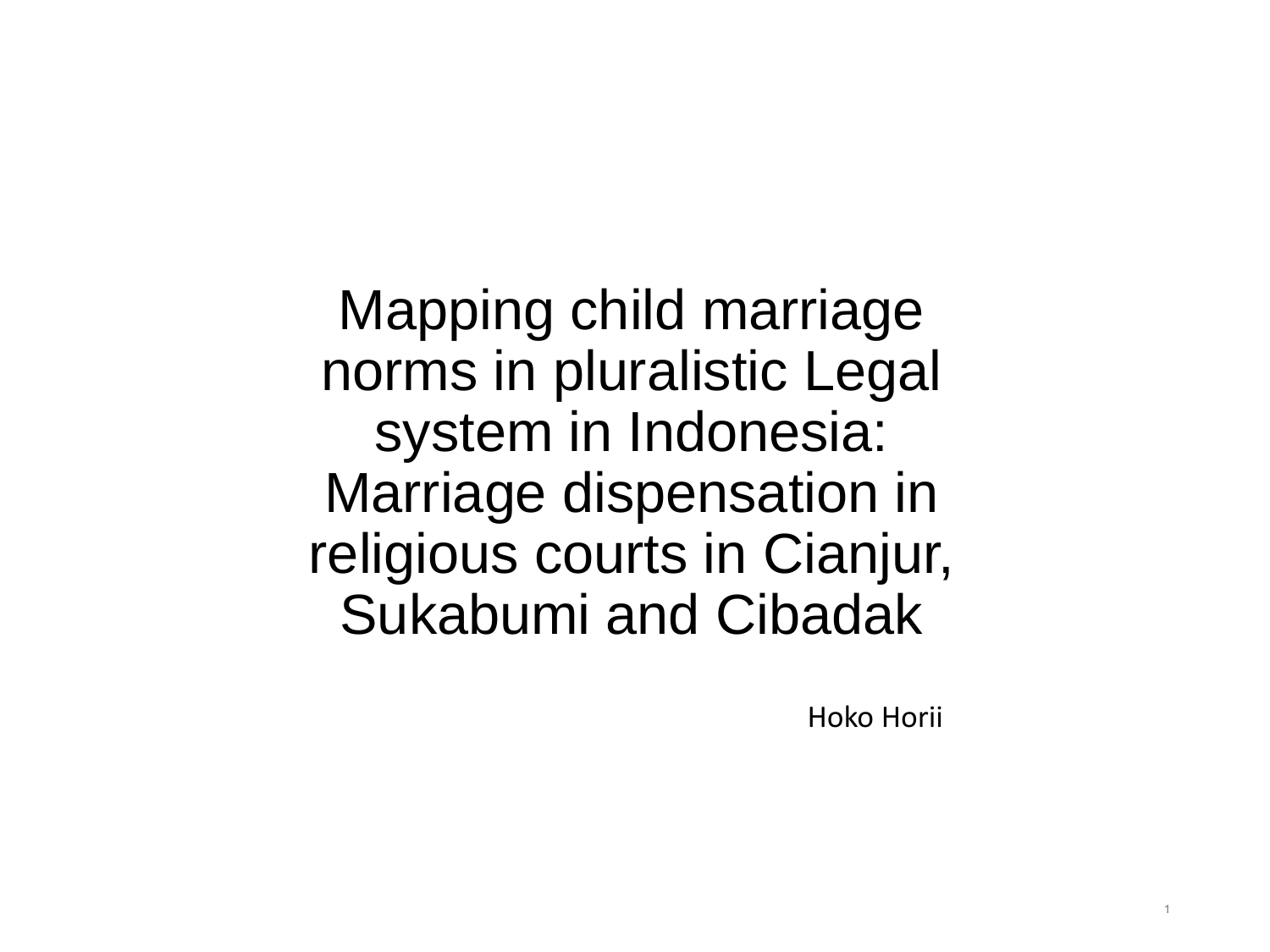## **Outline**

- Legal Pluralism and Indonesian Legal System
- Overview of Pluralistic Indonesian Legal System
- Child Marriage Norms in Each Legal System
- Results and Analysis of My Fieldwork: Interviews and Court Decisions
- Conclusion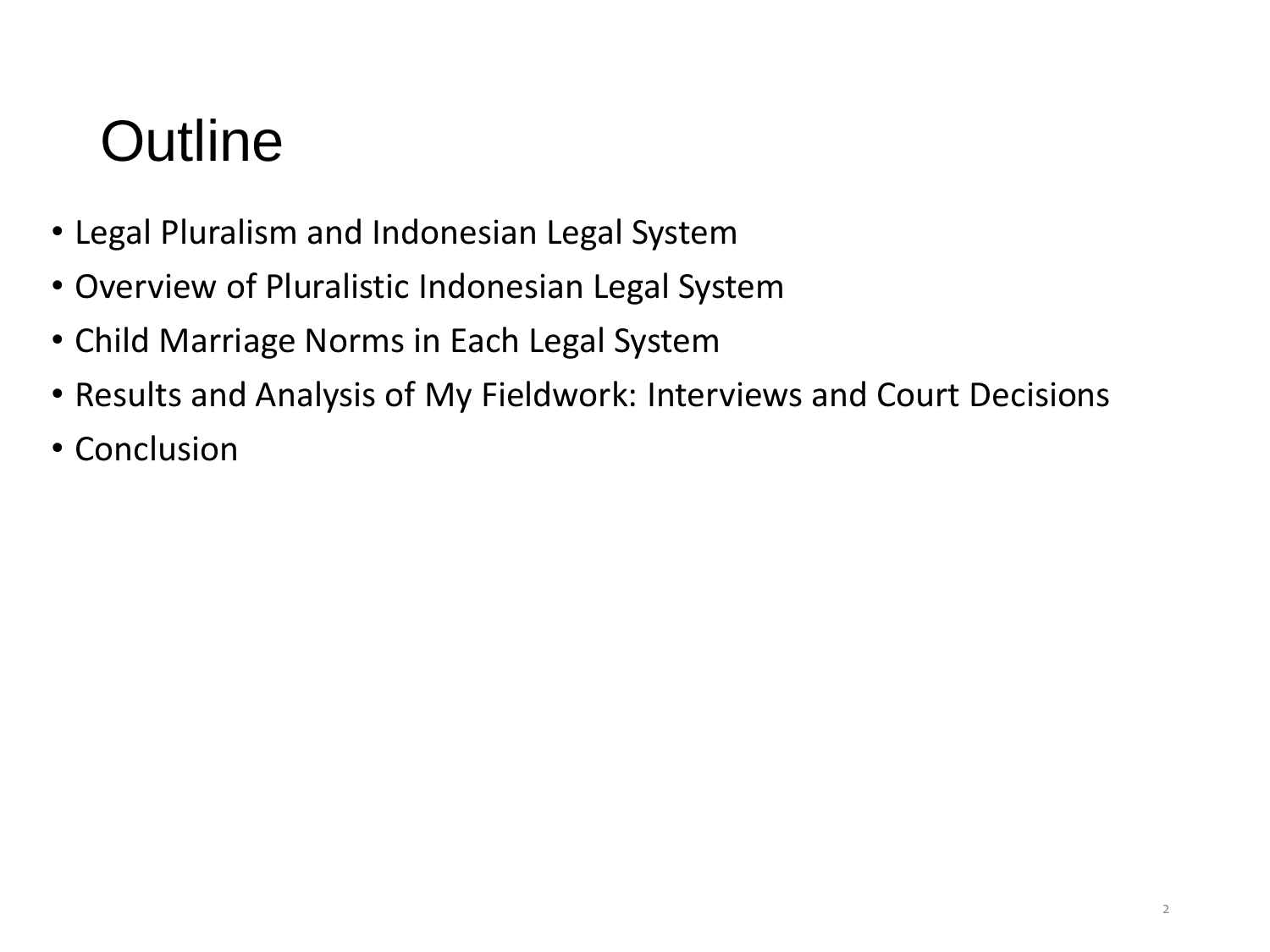### Legal Pluralism and Indonesian Legal System



Pluralistic Indonesian Legal System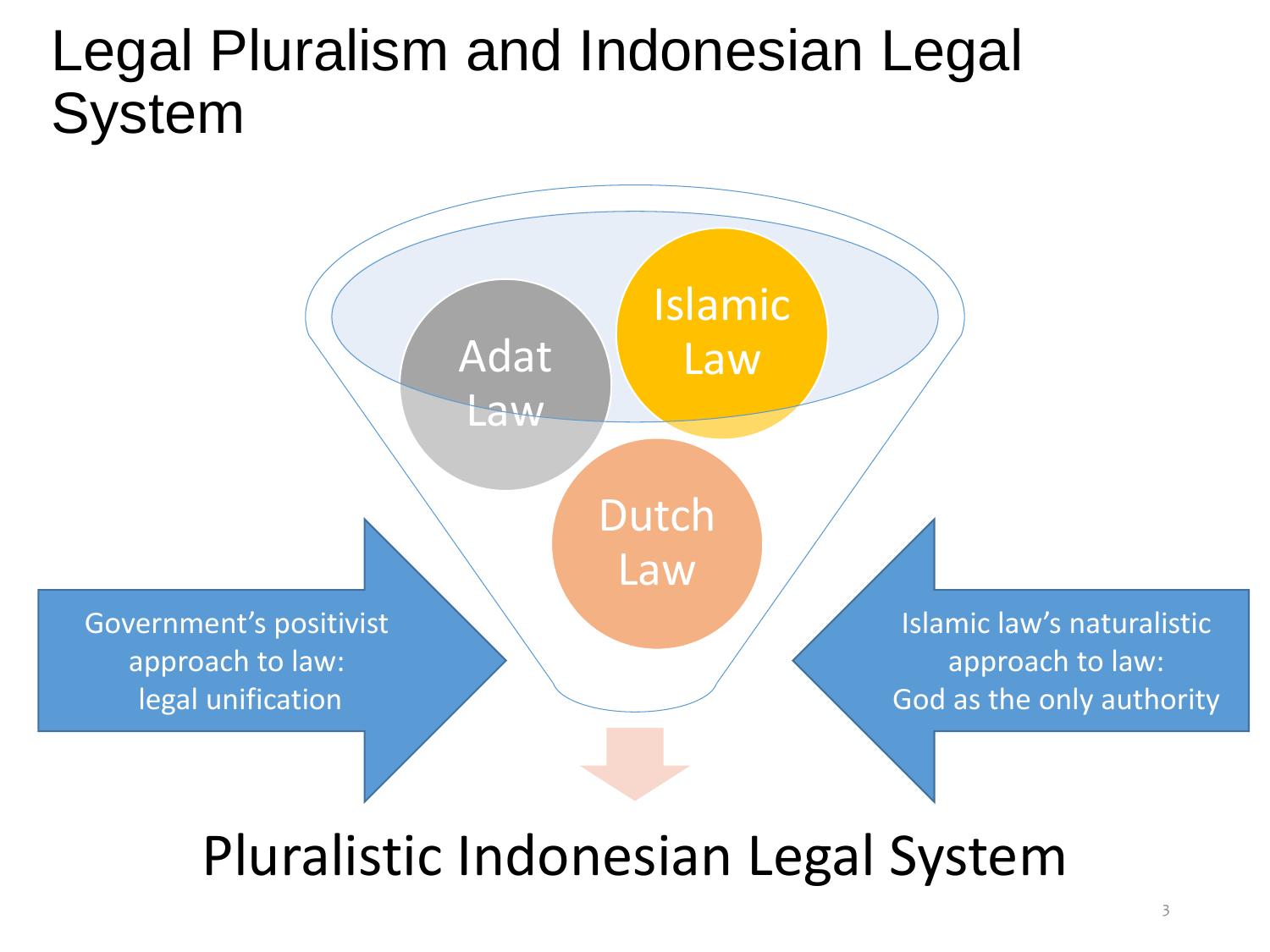Pluralistic Legal System of Indonesia

# International Law

State Law

Religious Law

Adat Law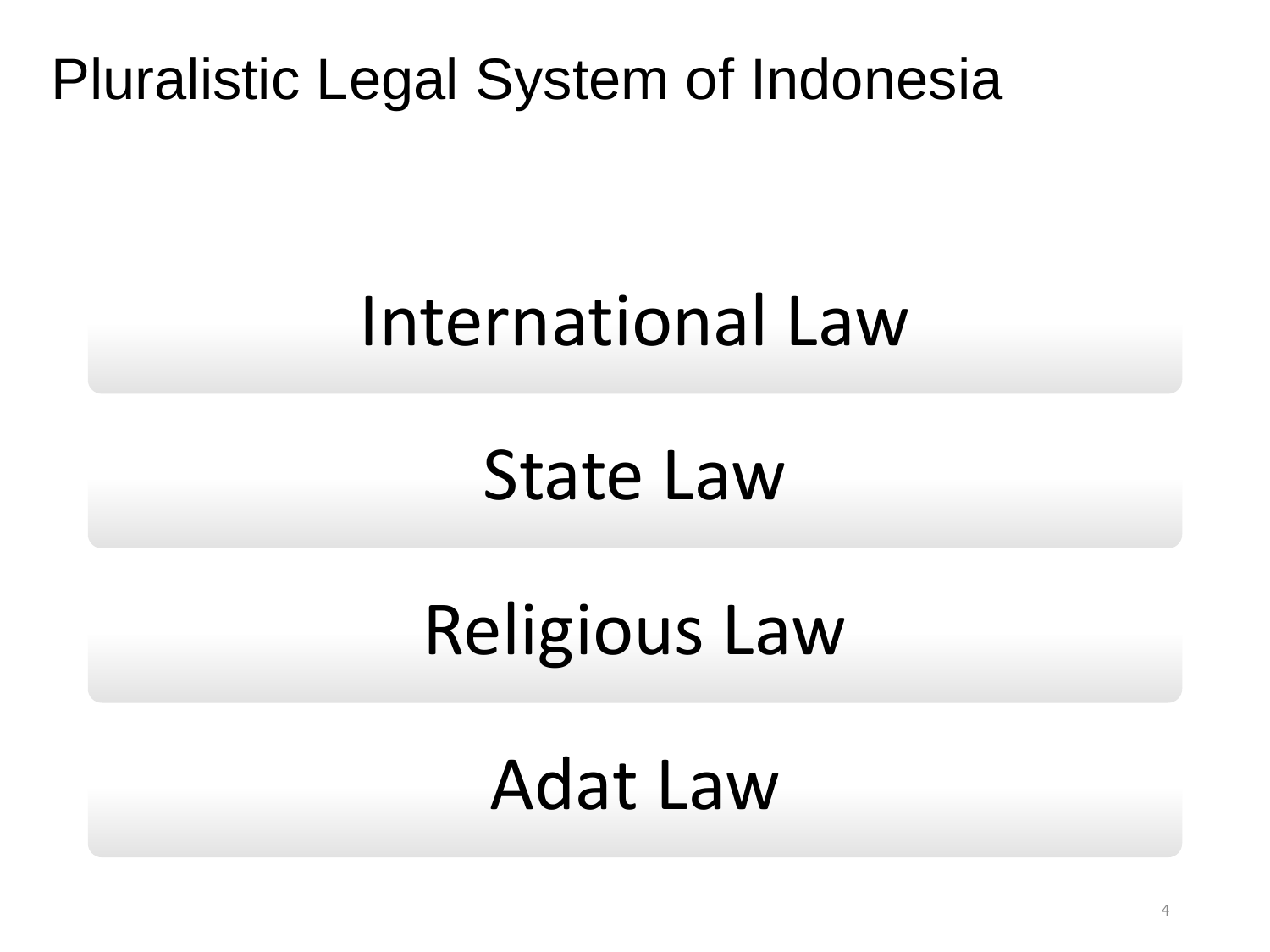## International Law

#### • **The Convention on the Elimination of All Forms of Discrimination against Women(CEDAW)**

Article 16 (2) "The betrothal and the marriage of a child shall have no legal effect, and all necessary action, including legislation, shall be taken to specify a minimum age for marriage and to make the registration of marriages in an official registry compulsory."

Article 16(1) (b) women shall have the same right as men "freely to choose a spouse and to enter into marriage only with their free and full consent."

#### • **The Convention on the Rights of the Child(CRC)**

Article 1 clarify the definition of child as "every human being below the age of eighteen years unless under the law applicable to the child, majority is attained earlier."

UN Committee on the Rights of the Child recommends all States Parties to enact laws to set up minimum age of marriage at 18.

(Committee on the Rights of the Child, "General comment No. 4 (2003), Adolescent health and development in the context of the Convention on the Rights of the Child," CRC/GC/2003/4)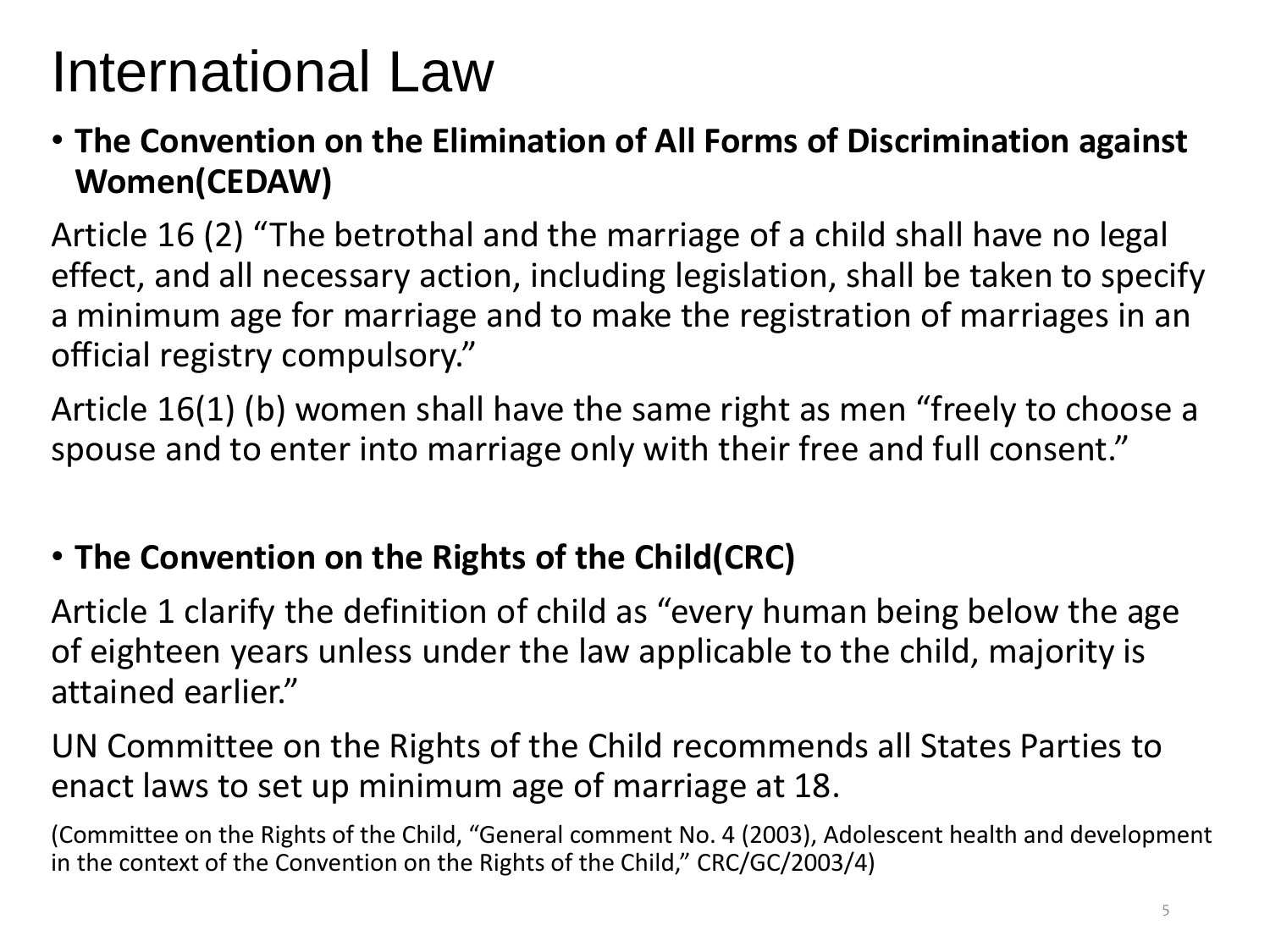## Religious Law

#### • **Quran Letter** *An Nur* **Para 32**

"And marry the unmarried among you and the righteous among your male slaves and female slaves. If they should be poor, Allah will enrich them from His bounty, and Allah is all-Encompassing and Knowing."

#### • **Hadith al-Bukhari**

"O youthful people, if any of you have the means to, he should get married, as it lowers the eyesight and protects the private parts. Those who have not the ability to do so should fast, as it will be a shield for him."

#### • **Hadith Bukhari, Book 62, Volume 7, Book 62, Number 64**

"Narrated 'Aisha: that the Prophet married her when she was six years old and he consummated his marriage when she was nine years old, and then she remained with him for nine years (i.e., till his death)."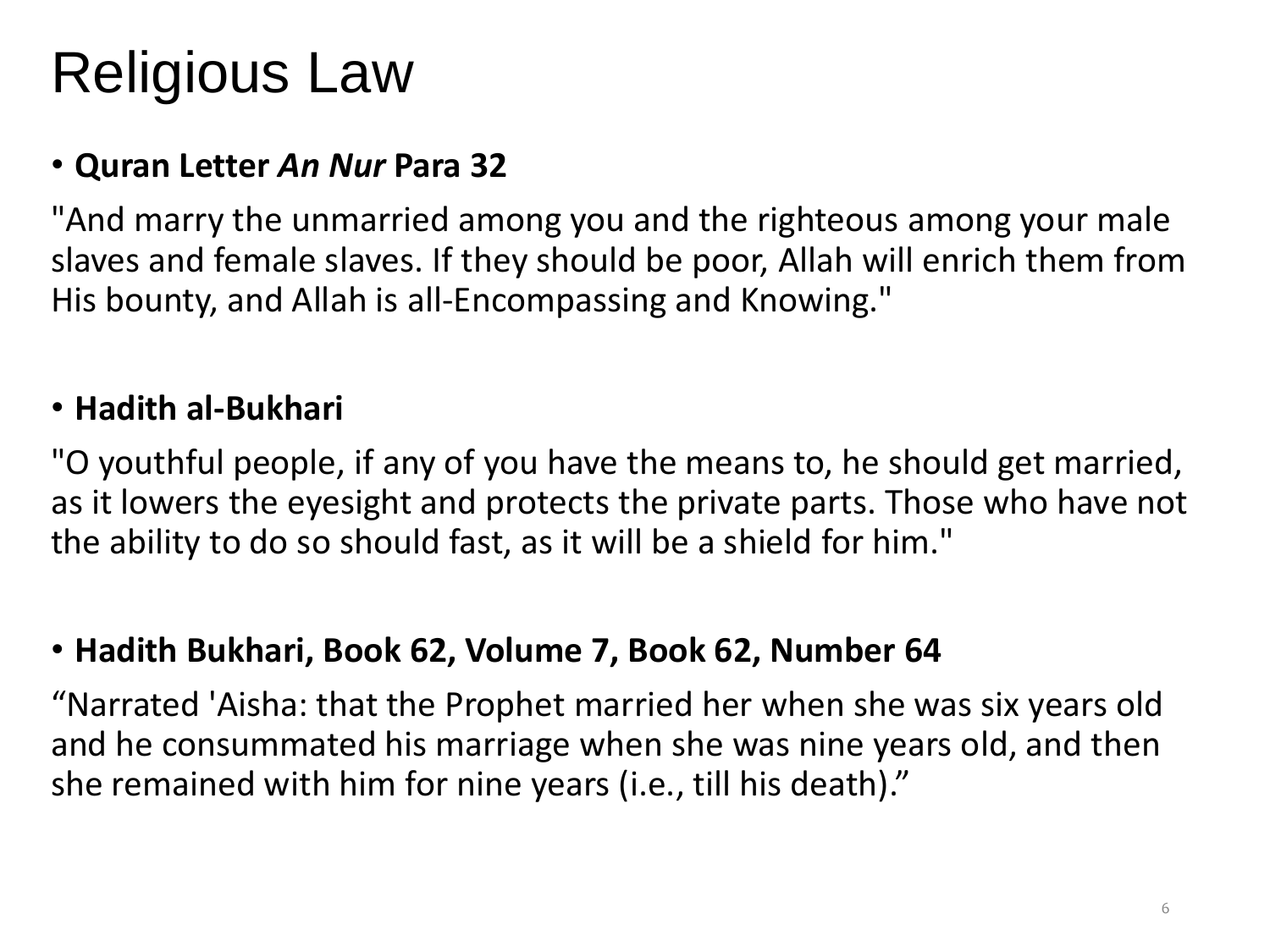## Religious Law

| <b>Maddhab</b> | Girls | <b>Boys</b> |
|----------------|-------|-------------|
| Shafi'i        | 15    | 15          |
| Hanbali        | 15    | 15          |
| Hanafi         | 9     | 12          |
| Maliki         | 17    | 17          |

(Minimum age to reach puberty, depending on each Maddhab)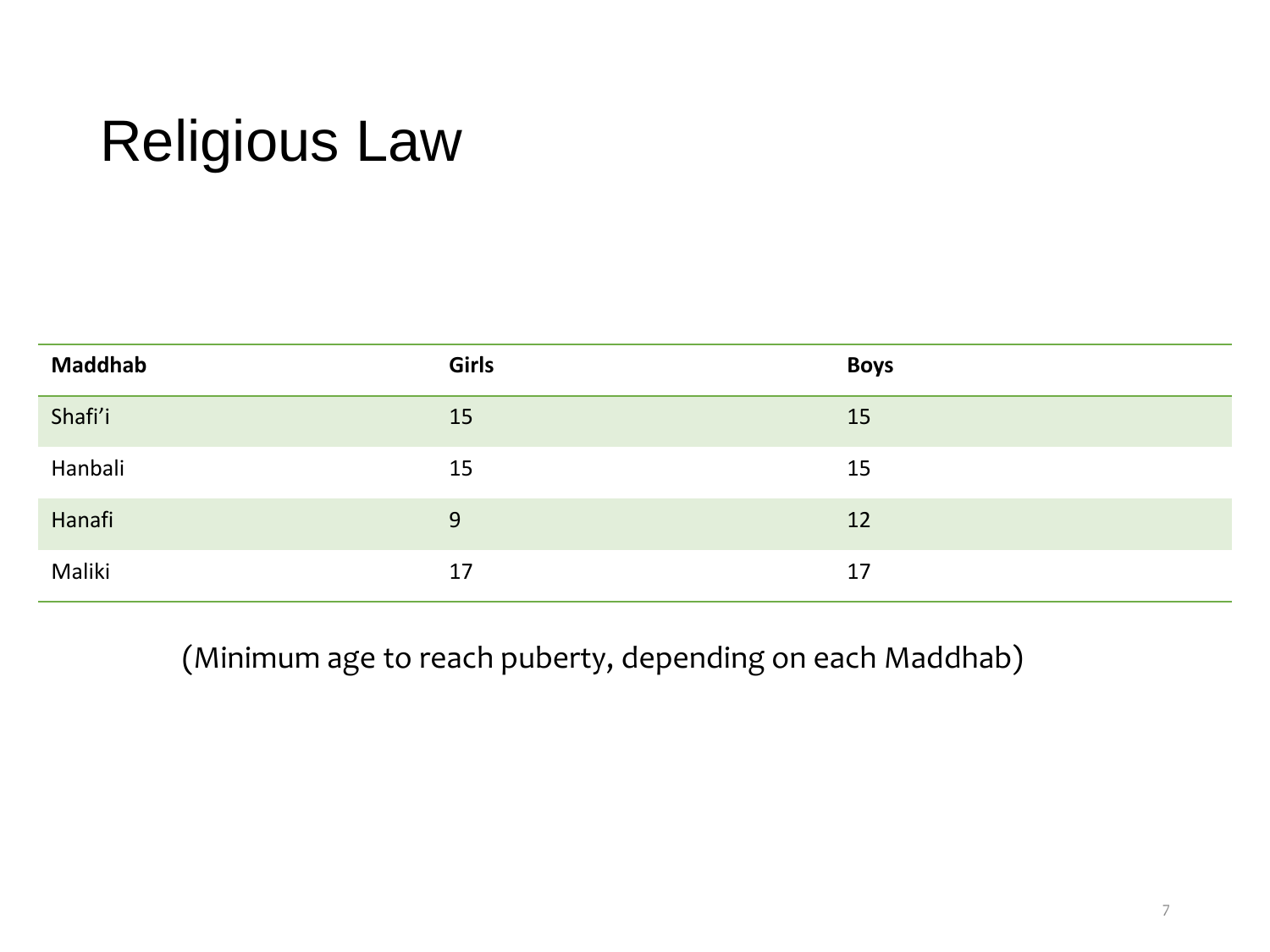### State Law

#### • **Marriage Law 1974**

Article 6(2) "Marriage of a person under the age of 21 years shall require the consent of both parents."

Article 7(1) "A marriage in only allowed when the male marriage candidate has reached the age of 19 years and the female marriage candidate the age of 16."

Article 7(2) "In deviation from the provision in paragraph (1) of this article, dispensation may be petitioned to the Court or other authority designed by the parents of both the male and female marriage candidate."

#### • **Child Protection Law**

Article 1(1) "A 'Child' shall mean a person under eighteen years of age, including unborn."

Article 9(1) "Every child shall have the right to an education and training in the context of his personal and intellectual development based upon his interests and talents."

Article 26(1) "Parents shall be responsible and accountable for: c. Preventing underage marriages."

#### • **Kompilasi Hukum Islam**

Article 15 on the marriage age follows the Article 6(2) and Article 7(1) of the Marriage LW 1974. Article 8 of KHI forbids the Marriage Registration Officer to implement or aid in the implementation of an illegitimate marriage under the  $\,$   $_{\rm s}$ Marriage Law 1974.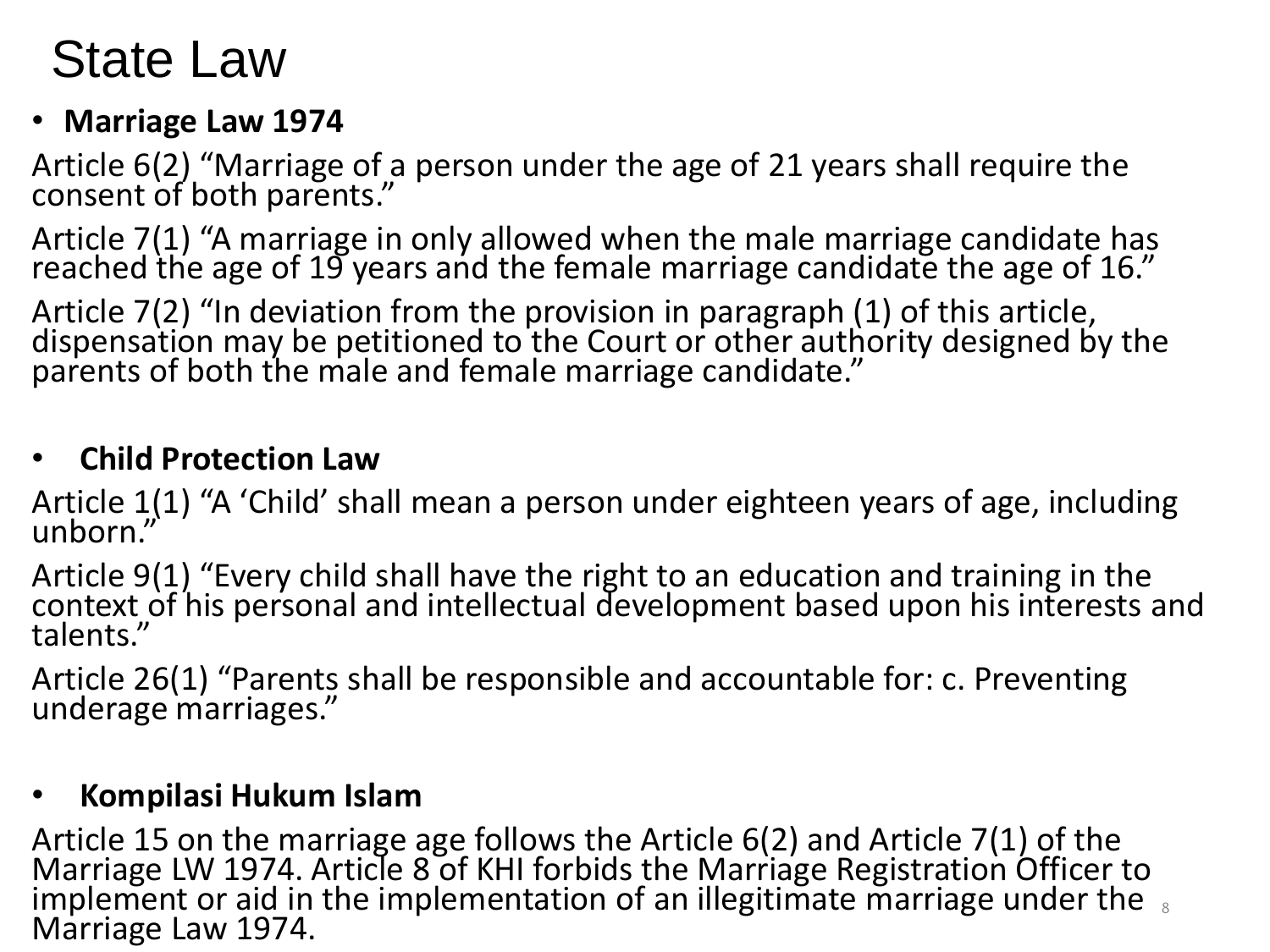### Adat Law

#### • *akil baliq*

People marry only when they are physically and emotionally mature.

#### • *kawin gantung*

*Y*oung children at the age of nine or ten enter an Islamic marriage, with the understanding that the marriage would not be consummated until the girl shows "a euphemism for menstruation."

(Susan Blackburn and Sharon Bessell, "Marriageable Age: Political Debates on Early Marriage in Twentieth-Century Indonesia," *Indonesia* no. 63 (April 1, 1997))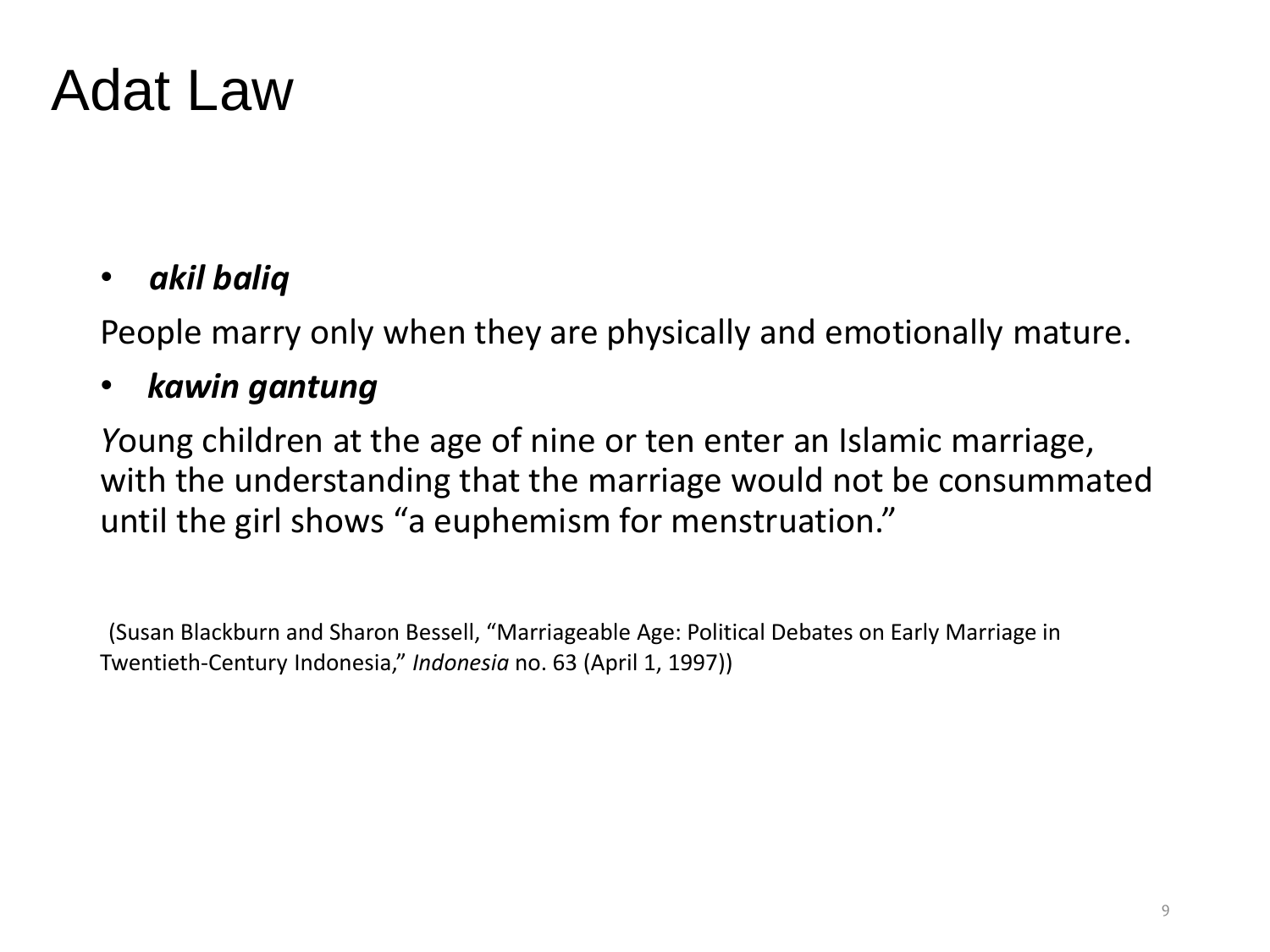### Child Marriage Norms in Each Legal System

|                                                                                      | <b>Girls</b>      | <b>Boys</b>       |
|--------------------------------------------------------------------------------------|-------------------|-------------------|
| <b>International Law</b><br>(CEDAW, CRC, The Convention on Consent to Marriage)      | 18                | 18                |
| <b>State Law</b><br>(Marriage Law, Child Protection Law, Compilation of Islamic Law) | 16<br>+ exception | 19<br>+ exception |
| <b>Islamic Law</b><br>(quran, hadith, figh)                                          | $9 \sim 17$       | $12^{\sim} 17$    |
| Adat Law in West Java                                                                | "akil baliq"      | "akil baliq"      |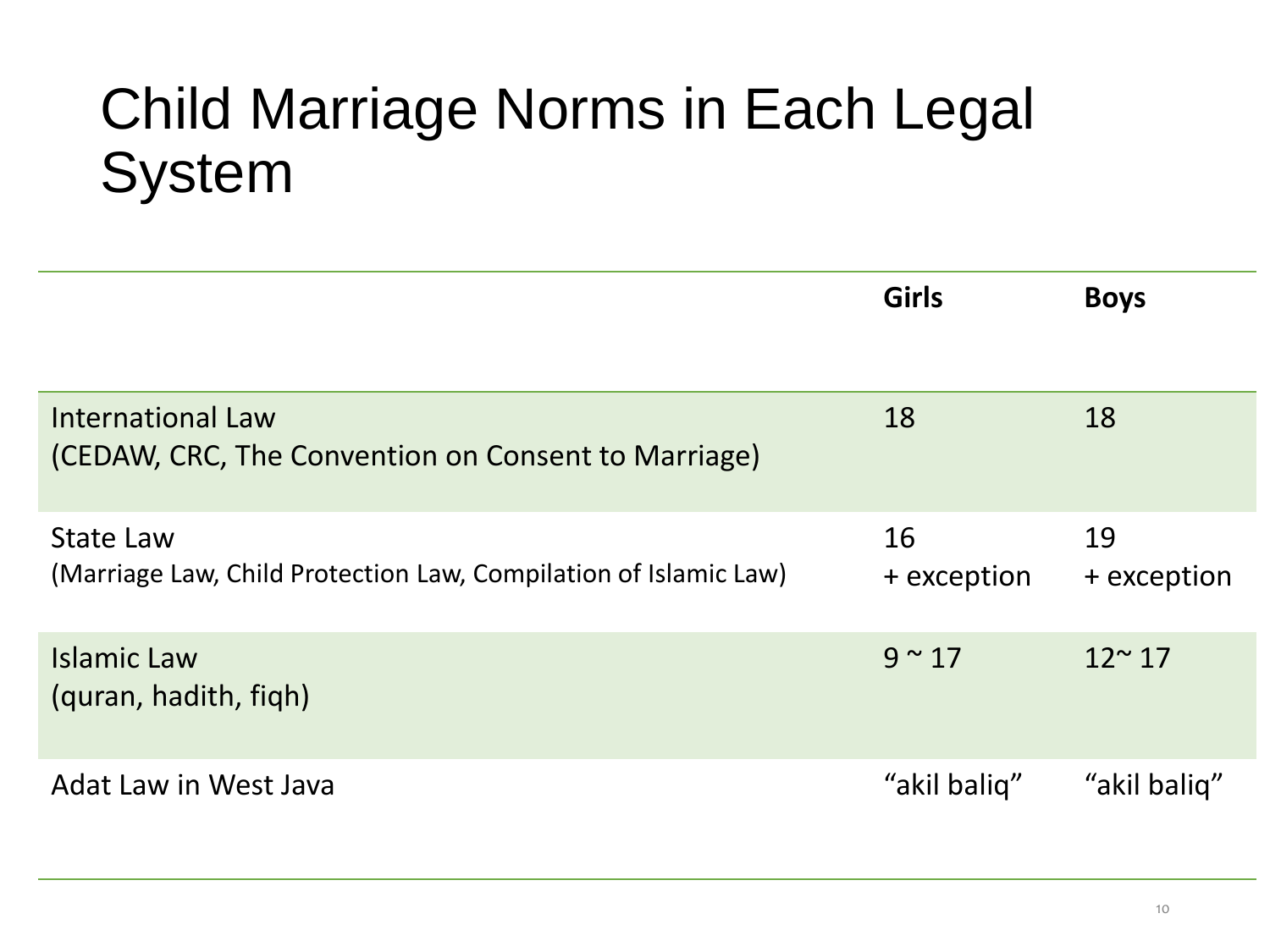### Fieldwork

- Interviews in a village in West Java
- Interviews with housemaids in Jakarta
- **Interviews in religious courts in Cianjur, Sukabumi, and Cibadak**
- **Analysis on court decisions in religious courts in those three area**



 $('')$ wikitravel'', West Java)  $_{_{\mathrm{11}}}$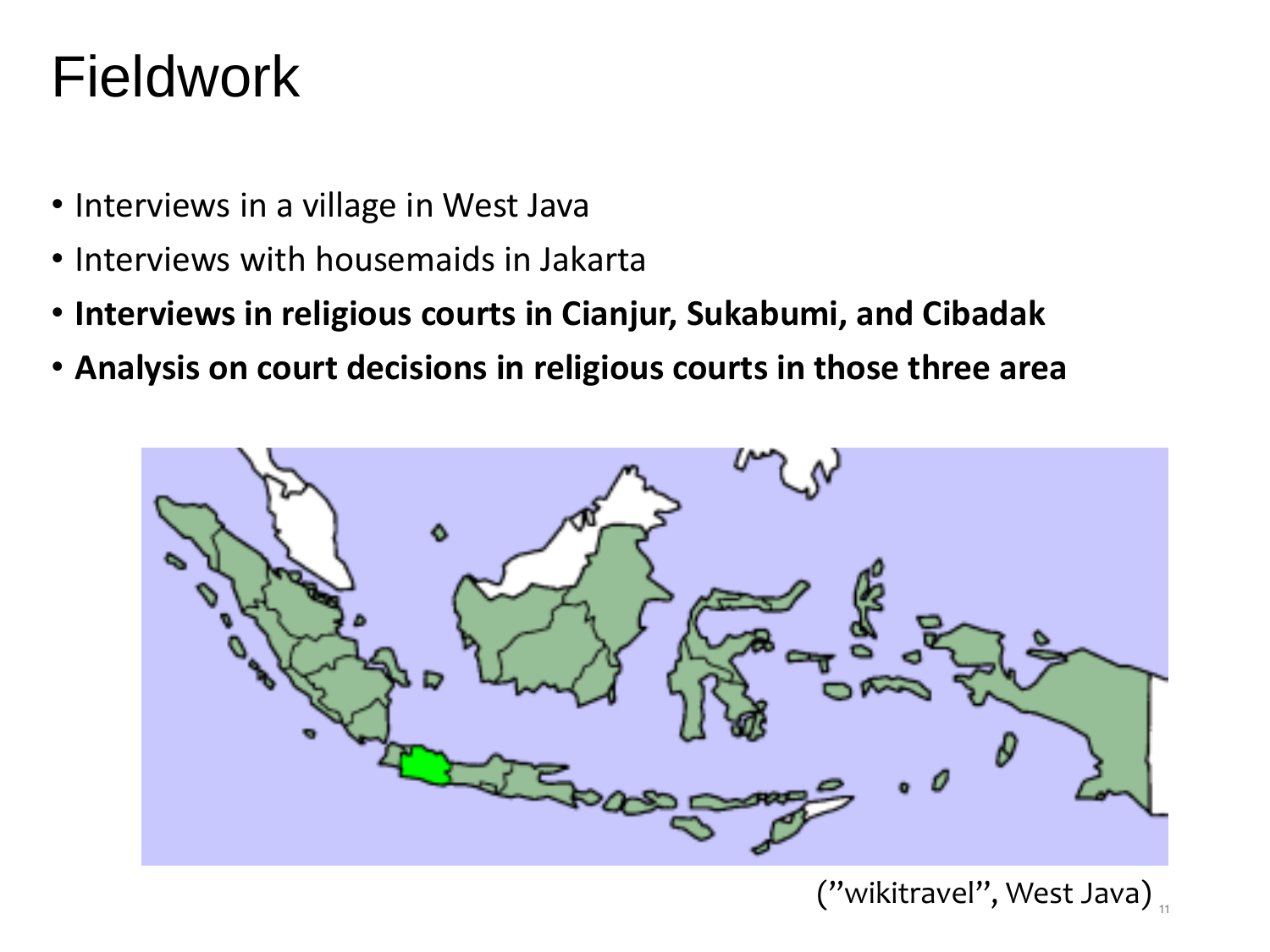### Application of Child Marriage Norms in Religious **Courts**

|              | <b>Wife Candidate</b>      | <b>Husband Candidate</b> | <b>Reasons</b>                                                   |
|--------------|----------------------------|--------------------------|------------------------------------------------------------------|
| $\mathsf{A}$ | 15 years & 4 month old     | 23 years old             | Zinah<br>Candidates' strong will to marry<br>Families' agreement |
| B            | 19 years old               | 18 years & 6 month old   | Zinah<br><b>Mutual love</b><br>Families' agreement               |
|              | 19 years old               | 17 years old             | Zinah<br><b>Akil baliq</b><br>Pregnancy (2 month)                |
| D            | 15 years & 11 month<br>old | 39 years old             | Zinah<br>Akil baliq<br>Families' agreement                       |
| E            | 15 years old               | 25 years old             | Zinah<br><b>Mutual Love</b><br>Maturity to marriage              |
| F            | 23 years old               | 18 years old             | Zinah                                                            |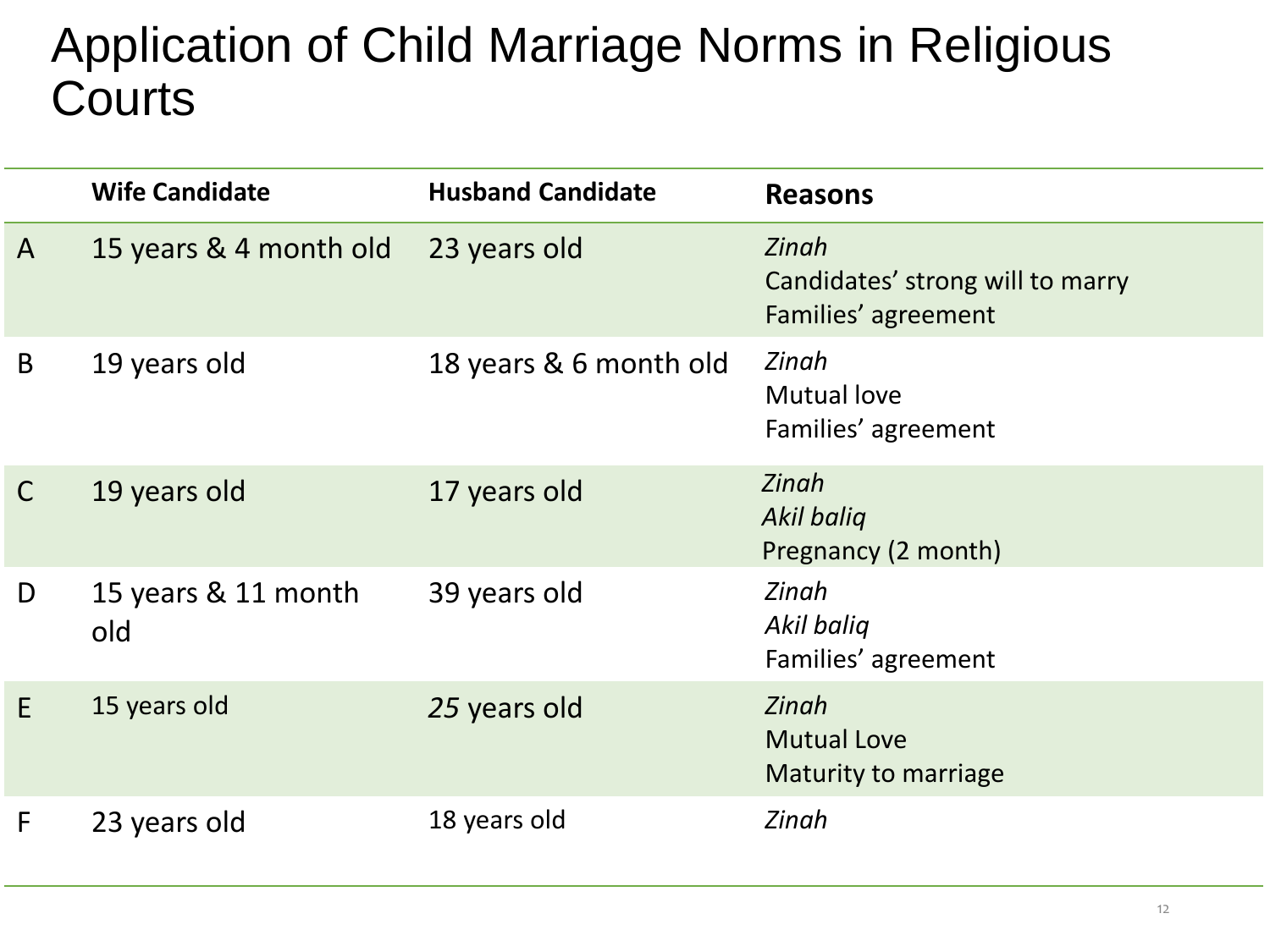### Application of Child Marriage Norms in Religious **Courts**

|              | <b>State Law</b>                                                                                                      | <b>Islamic Law</b>                                                                                                                                                                                                                                                                                   | <b>Adat Law</b> |
|--------------|-----------------------------------------------------------------------------------------------------------------------|------------------------------------------------------------------------------------------------------------------------------------------------------------------------------------------------------------------------------------------------------------------------------------------------------|-----------------|
| $\mathsf{A}$ | Marriage Law 1974, A7(1)(2)                                                                                           | madharat, mafsadat, kemaslahatan                                                                                                                                                                                                                                                                     |                 |
| B            | Marriage Law 1974, A7<br><b>KHI A15(1)</b>                                                                            | kemaslahatan                                                                                                                                                                                                                                                                                         |                 |
| $\mathsf{C}$ | Marriage Law 1974 A7(2)<br><b>KHI A15(1)</b>                                                                          | Quran Letter An Nur Para 32<br>Hadith "O youthful people $\sim$ "                                                                                                                                                                                                                                    | "akil baliq"    |
| D            | Marriage Law 1974 A7(2)<br>KHI A15(1)                                                                                 |                                                                                                                                                                                                                                                                                                      | "akil baliq"    |
| E            | Marriage Law 1974 A7(1) (2),<br><b>KHI A15(1)</b><br>A8 Marriage law 1974 & KHI A39<br>A6 marriage law 1974 & KHI A16 | kemaslahatan                                                                                                                                                                                                                                                                                         |                 |
| F            | Marriage Law 1974 A7(1) A8<br>KHI A14<br>Government regulation No.9<br>1975, A3                                       | Hadith: "Oh youthful people~"<br>According to Islamic law, people who will marry<br>need to meet these requirements:<br>1) Believe in Islam, 2) Reach "puberty", 3)<br>Rational, 4) physically and spiritually healthy, 5)<br>Having physical and ability to give livings for<br>bride, to the bride | 13              |